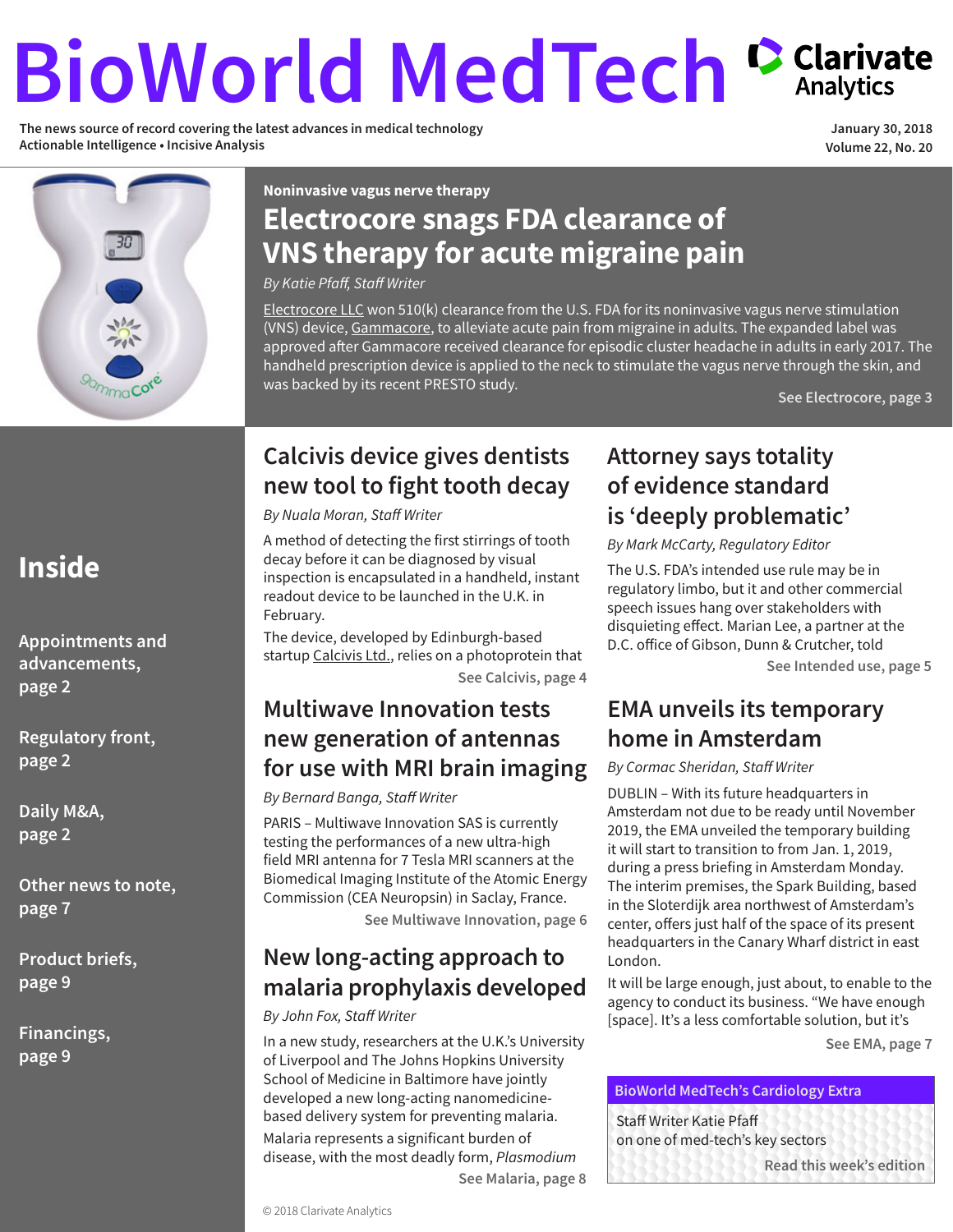#### <span id="page-1-0"></span>**Appointments and advancements**

**Bionik Laboratories Corp.**, a Toronto-based robotics company that provides rehabilitation and assistance to individuals with neurological and mobility impairments, appointed Andre Auberton-Herve as chairman of its board. Auberton-Herve will replace Peter Bloch, who has resigned from his role as chairman, effective Jan. 24, 2018. Bloch will remain as a director. Auberton-Herve is the founder of 4A Consulting & Engineering, which provides strategic advice and consulting services with respect to renewable energy and digital innovation; he has served as its president and CEO since its founding in July 2015.

Irvine, Calif.-based **Endologix Inc.**, focused on treatments for aortic disorders, appointed Greg Morrow as its chief marketing officer, effective immediately. Most recently, Morrow led the coronary division and marketing function for Abbott Vascular.

**Mardil Medical Inc.**, a Minneapolis-based developer of implantable medical devices for structural heart disease, reported the appointment of Martin Madden to its board. Madden retired in 2017 from Johnson & Johnson, where he most recently served as vice president of research and development and vice president of medical device R&D transformation.

#### **Regulatory front**

The U.S. **FDA** said the regulatory review period for the Sapien 3 device by **Edwards Lifesciences Corp.** of Irvine, Calif., was 1,736 days, nearly 1,560 of which took place during the testing phase. Both the agency and the sponsor have declared June 17, 2015, as the approval date, and Edwards is seeking 250 days of patent term extension for the Sapien 3. Interested parties have until March 31, 2018, to dispute the regulatory dates and until July 29, 2018, to dispute whether the patent holder acted with due diligence during the regulatory review period.

### **BioWorld MedTech**

BioWorld MedTech (ISSN# 1541-0617) is published every business day by Clarivate Analytics.

Opinions expressed are not necessarily those of this publication. Mention of products or services does not constitute endorsement.

© 2018 Clarivate Analytics. All rights reserved. Republication or redistribution of Clarivate Analytics content, including by framing or similar means, is prohibited without the prior written consent of Clarivate Analytics. Clarivate and its logo are trademarks of the Clarivate Analytics group. (GST Registration Number R128870672)

#### **Our newsroom**

Lynn Yoffee (News Director), Holland Johnson (Executive Editor), Mark McCarty (Regulatory Editor), Andrea Applegate (Production Editor)

Staff writers: Katie Pfaff, Bernard Banga, John Brosky, David Godkin, Stacy Lawrence, Alfred Romann, Tamra Sami

### **Business office**

John Borgman, Director of Commercial Competitive Intelligence, Donald R. Johnston, Senior Marketing Communication Director, Life Sciences **Abbott** of Abbott Park, Ill., seeks 1,026 days of patent term extension for the company's heart failure monitoring system, the Cardiomems, which Abbott acquired in its acquisition of St. Jude Medical. The FDA said the regulatory review period for the device was 2,786 days, with the testing phase taking 1,525 days. Those who wish to dispute the related dates have until March 31, 2018, and anyone wishing to allege the IDE was not handled with due diligence have until July 29, 2018.

#### **Daily M&A**

Stockholm-based **Eqt Mid Market Fund** and its co-investors have entered an agreement to sell Australia-based **I-Med Radiology Network**, diagnostic imaging service provider in Australia with 204 clinics, to a company backed by the Permira funds. During Eqt Mid Market's ownership, the company has increased its fully owned clinics with more than 30 percent and the number of radiologist by more than 25 percent. I-Med has strengthened its market position in Australia and for 2017 generated revenues of almost A\$700 million (US\$566.75 million). The network also has invested in equipment, technology, and implemented strategies for improving customer experience. I-Med has a staff of more than 3,500 employees, including more than 300 radiologists who serve more than 30,000 referrers in the health care market in Australia. The transaction is expected to close in the first quarter of 2018. Morgan Stanley acted as financial advisor and Herbert Smith Freehills as legal advisor to Eqt.

### Our email address has changed!

Send your feedback and story ideas to **newsdesk@bioworldmedtech.com**

#### **Contact us**

[newsdesk@bioworldmedtech.com](mailto:newsdesk%40bioworldmedtech.com%0D?subject=)

John Borgman, (831) 462 2510 | Donald R. Johnston, (678) 641-0970 | Lynn Yoffee, (770) 361-4789 | Holland Johnson, (470) 252-8448 | Andrea Applegate, (470) 236-3994 | Mark McCarty, (703) 966-3694 | Katie Pfaff, (267) 270-7054

#### **Practical information**

For Sales Inquiries: <http://clarivate.com/products/bioworld-medtech>. NORTH AMERICA, Tel: +1-855-260-5607. Outside of the U.S. and Canada, Tel. +44-203-684-1797. For Customer Service Inquiries, NORTH AMERICA, Tel: +1- 800-336-4474. Outside of the U.S. and Canada, Tel. +44-203-684-1796.

For ad rates & information, contact Chris Venezia toll free at (855) 260-5607 or, outside the U.S. and Canada, at (646) 522-6243, email [christopher.venezia@](mailto:christopher.venezia%40clarivate.com?subject=) [clarivate.com.](mailto:christopher.venezia%40clarivate.com?subject=)

For photocopy rights or reprints, please contact Chris Venezia toll free at (855) 260-5607 or, outside the U.S. and Canada, at (646) 522-6243, or by email at [christopher.venezia@clarivate.com.](mailto:christopher.venezia%40clarivate.com?subject=)

Send all press releases and related information to [newsdesk@bioworldmedtech.com.](mailto:newsdesk%40bioworldmedtech.com?subject=)

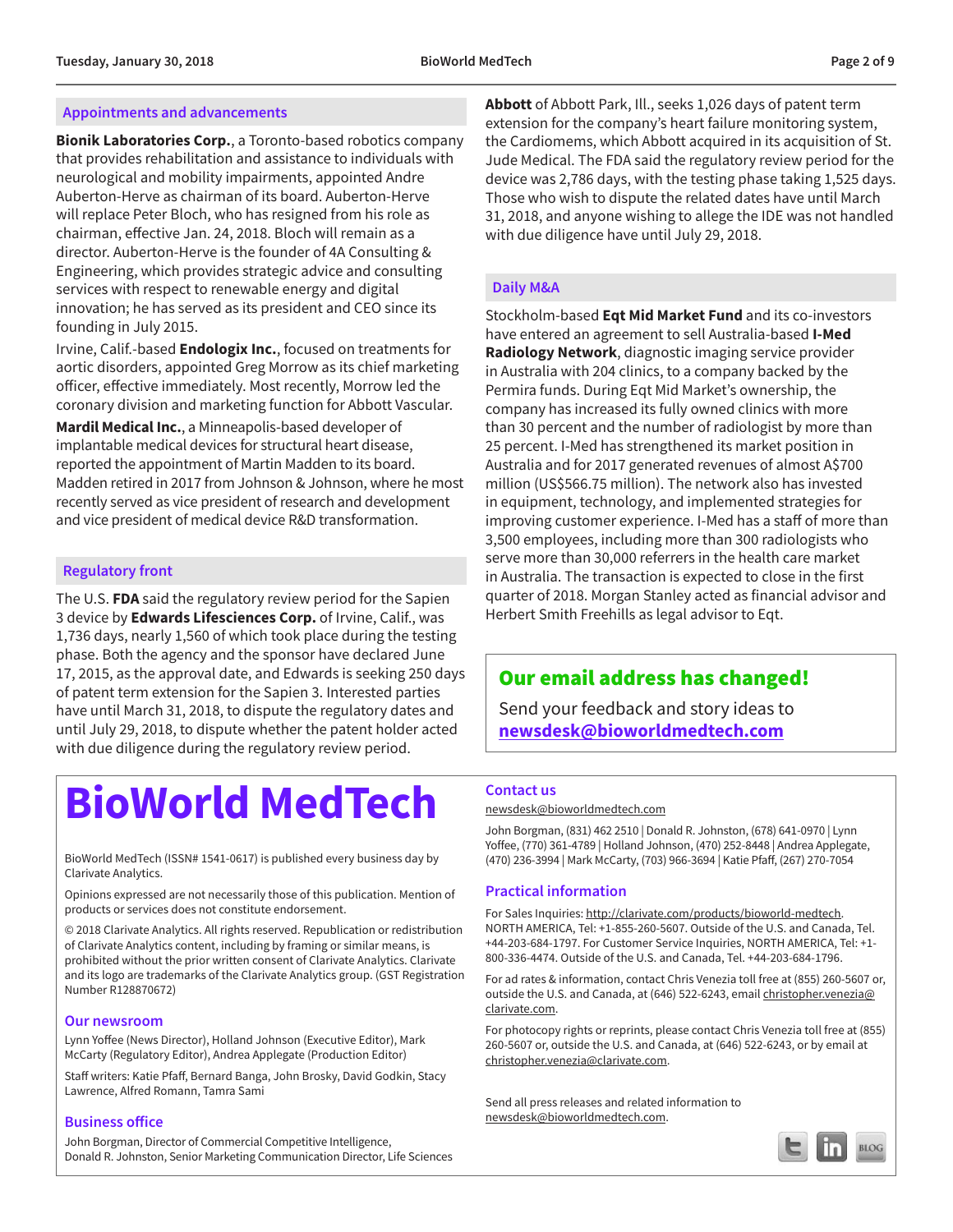### <span id="page-2-0"></span>**Electrocore**

[Continued from page 1](#page-0-0)

The Gammacore device allows a headache patient to selfadminister a mild electrical stimulation to the vagus nerve through the skin when a headache strikes, impacting the afferent nerve fibers and decreasing pain.

"With annual health care and lost productivity costs associated with migraine measured in the tens of billions of dollars in the U.S., the availability of Gammacore provides patients with a new treatment option to relieve migraine pain, while also offering the potential to alleviate some of the economic strain that arises from their condition as well," said Francis Amato, CEO, Electrocore.

About 37 million people in the U.S. are estimated to suffer from migraines, defined as debilitating recurrent unilateral or bilateral headaches that may be accompanied by visual disturbances, nausea and vomiting.

#### **Sham-controlled study**

PRESTO, which was presented at the 2017 congress of the International Headache Society, indicated Gammacore relieved acute pain from migraine better than sham, and led to freedom from pain for 30, 60 and 120 minutes in comparison to sham. The multicenter double-blind and sham-controlled randomized trial to evaluate safety, tolerability and efficacy of Gammacore noninvasive VNS (nVNS) included 243 patients with episodic migraine (120 in nVNS group, 123 with sham device). Use of nVNS resulted in greater pain freedom at treatment of the first migraine attack at 30 minutes (12.7 percent compared to 4.2 percent, p=0.012), and 60 minutes (21.0 percent vs. 10.0 percent, p=0.023). The 120-minute interval was not statistically significant (30.4 percent vs. 19.7 percent, p=0.067) though a post-hoc repeated-measures test indicated the device was better than sham through 120 minutes (odds ratio: 2.3, 95 percent CI: 1.2, 4.4, p=0.012).

Secondary endpoints of pain (mild or no pain) at 120 minutes were positive (40.8 percent vs. 27.6 percent, p=0.030) as well as the mean percent of pain reduction at 120 minutes (34.8 percent vs. 5.4 percent, p=0.004). The device was well-tolerated with low side effects, typically a temporary rash at the site of use, or allergy to nickel or ECG gel used with treatment.

### **De novo clearance for cluster headache**

The device is not a headache prophylaxis and is not to be used with patients who have metallic implants near the neck. Also, it cannot be used in conjunction with other devices, such as a TENS unit, or mobile phones. Basking Ridge, N.J. based Electrocore was awarded an FDA de novo clearance for Gammacore in treatment of adults with acute pain from episodic cluster headache. (See *BioWorld MedTech*, April 19, 2017.) The company filed last year for the label expansion to migraine. Gammacore is expected to be available in the U.S. for treatment of acute pain with migraine in the second quarter of this year. The device is CE marked.

### "

*We have a specialty pharmacy distribution network, and they handle all the prescriptions that come in from the different headache specialists.*

> Francis Amato CEO, Electrocore LLC

### **\$157M in funding**

November brought a cash infusion for Electrocore when the company closed a series B financing for \$70 million with participants including Core Ventures II, Merck & Co.'s Global Health Innovation Fund, Gakasa, American Investment Holdings LLC and Vinik Family Foundation. Earlier, the company closed a \$32 million seed round and \$55 million series A. (See *BioWorld MedTech*, Nov. 30, 2017.) Funding from the series B was planned to infuse efforts to expand into migraine treatment and to increase its sales force from 10 to 40 personnel.

"Our plan is to use [the financing] to help us launch more broadly into the marketplace including migraine," Amato, told *BioWorld MedTech* at the time. "We're in front of FDA, and they are looking at our therapy for the acute treatment of episodic migraine."

Financing also was aimed at expanding the company's registry program, which brings the devices to headache-focused physicians. "We have a specialty pharmacy distribution network, and they handle all the prescriptions that come in from the different headache specialists," said Amato. "There are 160 headache centers in the U.S., and we are actively working with 45 of these in a product registry, so we are making the product available to episodic cluster headache patients." The registry model leads to reimbursement as a pharmacy benefit.

Migraine patients often resort to medication, which can carry significant side effects, and unlike other VNS treatments for medical conditions, Gammacore is noninvasive and simple to use, according to the company.

VNS devices typically are implanted under the skin, including Enteromedics Inc.'s minimally invasive Vbloc vagal blocking device for obesity and Setpoint Medical's VNS device, which targets conditions associated with inflammation like rheumatoid arthritis and Crohn's disease. (See *BioWorld MedTech*, Dec. 12, 2017.) Last fall, Setpoint also began studying the device as a treatment for multiple sclerosis. A preclinical animal study determined the device could slow demyelination and increase remyelination, though human studies have not been completed. (See *BioWorld MedTech*, Oct. 31, 2017.)

Neuropace Inc. garnered \$74 million in financing for its closedloop neurostimulation, Neuropace RNS, for partial onset seizures (See *BioWorld MedTech*, Oct. 25, 2017.) •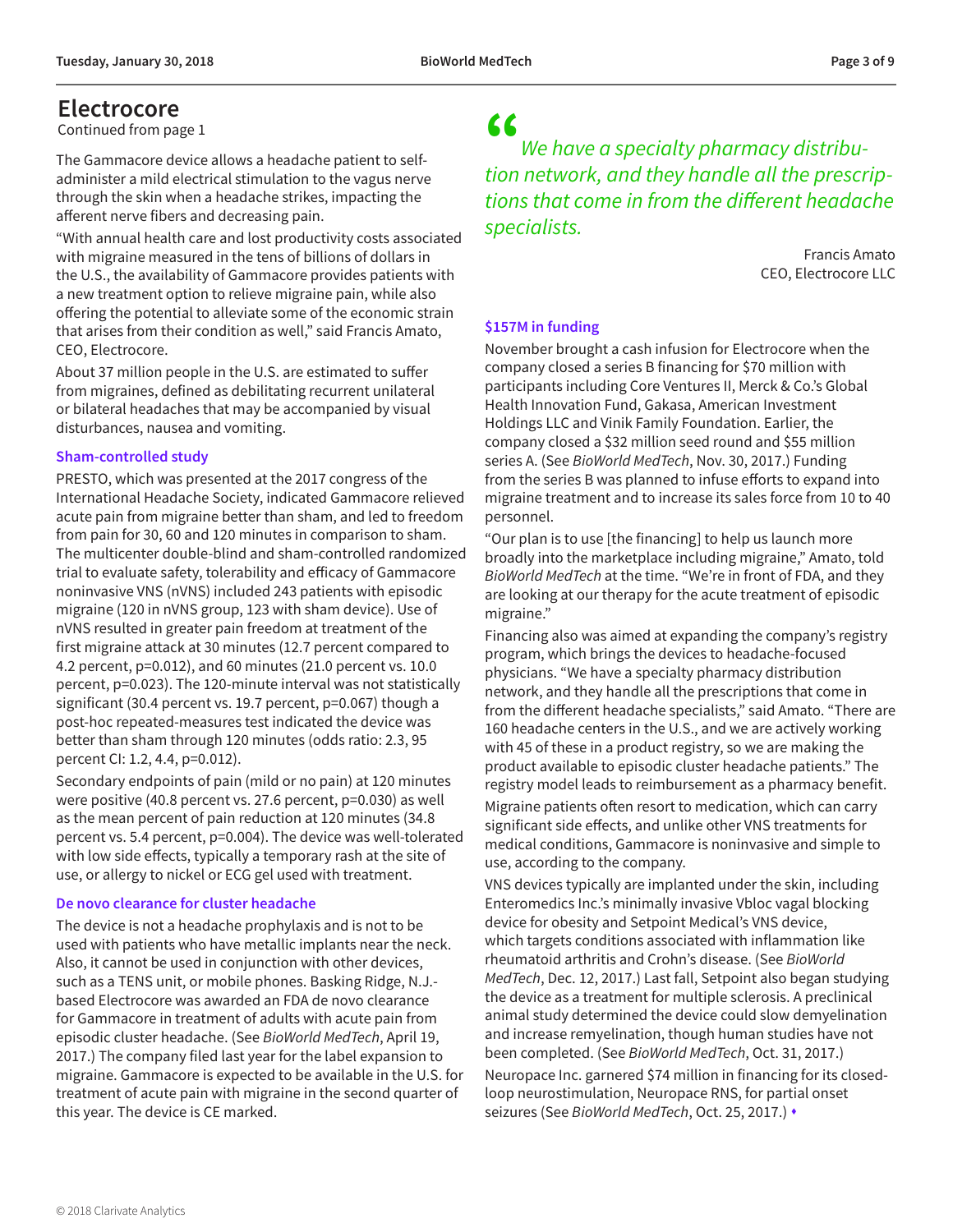### <span id="page-3-0"></span>**Calcivis**

[Continued from page 1](#page-0-0)

is activated if it comes into contact with free calcium ions. An embedded camera images the transient bioluminescence that results.

The presence of free calcium ions is a symptom of demineralization, an early sign that hydroxyapatite in tooth enamel is beginning to be eroded.

"When you think about most general dentistry, it is about dealing with the consequences of demineralization, in one way or another," said Adam Christie, co-founder and CEO of Calcivis.

"At present, there are two methods of detecting

demineralization: by visual inspection or by radiography. Both of these are about historic damage; with our device you can detect early signs of active disease," Christie told *BioWorld MedTech*.

Detection of active demineralization would allow teeth to be protected with sealants or fluoride varnishes, to arrest the process of decay and avoid the need for fillings. "The whole point of the device is supporting dentists in the practice of preventative dentistry," Christie said.

One teenage participant in a clinical trial of the device asked for copies of bioluminescent images of her teeth to post on Facebook. Christie suggested that illustrates how the device could provide a graphic means of reinforcing public health messages about the importance of oral hygiene and the risk of carbonated drinks causing acid erosion.

"Our system switches the light on when it detects developing caries and switches it off when [a tooth] is remineralized. In the latest clinical study, we've shown patients understand the images – especially in comparison to interpreting X-rays – and they are engaged," said Christie.

The device has European CE marking. Calcivis submitted it for FDA premarket approval in October 2017, with the FDA inspection taking place in the first three weeks of this month.

#### **Trial design takes some work**

With no existing diagnostic method against which to compare the effectiveness of Calcivis' device, the design of a trial to convince FDA required considerable discussion. "There really is nothing to draw on. There is no precedent in terms of a device and no gold standard of diagnosis against which to compare, because visual examination is not a good way to assess demineralization," Christie said.

The agreed trial design involved 110 patients attending dental practices in Scotland, whose teeth were assessed using the device. The conclusions were then checked by expert cariologists who were blinded to the diagnosis.

In the case of active lesions, there was 92 percent agreement between the conclusions drawn from the bioluminescence images and the expert visual diagnosis. In the case of sound teeth, 98 percent agreement. With no published clinical data to vouch for the accuracy of visual inspection, FDA had set a 70 percent correlation as the target that Calcivis had to reach. The combination of a phytoprotein and a device presented

significant challenges in development. "We had to manage the technical feat of capturing the image of fleeting bioluminescence and also to develop a functional assay for a phytoprotein that is only active for a few milliseconds," said Christie.

In addition, Calcivis had to develop a process for manufacturing the phytoprotein in *E. coli*. "That meant we had to run a novel biologics program alongside a novel medical device technology development program," Christie said.

The origin of Calcivis' technology lies in a eureka moment for the scientific founder of the company, Chris Longbottom, then at Dundee University in Scotland and now assistant director of the Dental Innovation and Translation Center at King's College London Dental Institute.

Bored during a dental convention in the U.S., Longbottom found himself browsing in a Barnes and Noble bookshop, reading about the mechanics of bioluminescence and making the leap between the calcium-fuelled natural phenomenon and the possibility of using bioluminescence as a marker for calcium ions liberated as a result of demineralization of teeth.

The early work in turning the idea into a device was carried out by Christie's then employer, a company applying bioluminescence for monitoring oil and gas pipelines.

Christie is a veteran of the U.K. biotech and devices industry, having previously worked – among other companies – for Powdermed plc, which developed a needle-free injection device, and for PPL Therapeutics plc, the company spun out to commercialize applications of the cloning technology that led to the birth of Dolly, the first cloned sheep. Seeing the potential of Longbottom's device, he formed Calcivis in 2012.

With CE marking in hand and FDA approval hopefully in the offing, Calcivis is poised to begin commercialization. The company currently is looking to raise \$10 million in a series E round, to back the U.K. launch and begin to form a U.S. sales and marketing operation.

Since its formation, Calcivis has raised £9.5 million (US\$13.5 million), of which £2.5 million was in the form of two non-dilutive grants, from the government innovation agency Innovate UK, and from the EU's Horizon 2020 research program.The lead private equity investor is the Scottish business angel group Archangels, which was joined by U.S. investor Julz Co. LLC, of Chapel Hill, N.C., in the most recent round in September 2017.

The Feb. 13 lift off in the U.K. will be a soft launch to test the market. Calcivis will first target dental practices that have shown an interest during the development of the product. Christie also aims to sell the device to university dental schools, where he hopes the ability to detect demineralization will influence the way in which dentists are trained, and eventually, change the standard of care.

In the U.K., the devices are priced at £1,500 each. There are consumables, in the shape of a disposable tip for applying the phytoprotein to a tooth, at a cost of £9 each, and the protein itself. This comes in the form of a lyophilized powder, ready for mixing with water and loading into the syringe that is built into the handle of the device.  $\bullet$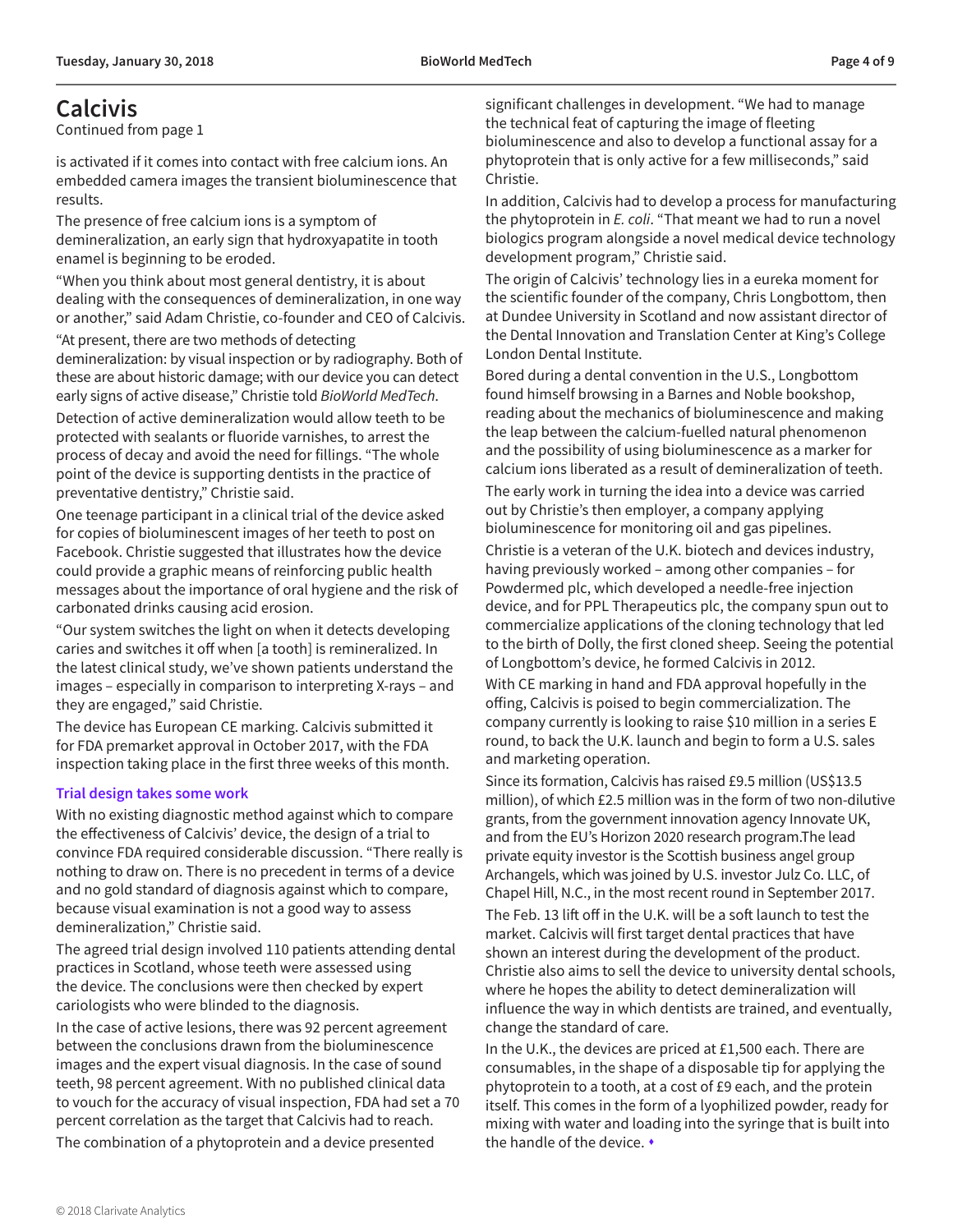### <span id="page-4-0"></span>**Intended use**

[Continued from page 1](#page-0-0)

*BioWorld MedTech* that the agency's proposed use of a totalityof-evidence standard to impute intent does nothing to clarify what sort of activities would be out of bounds, just one reason that this approach to the intended use controversy is "deeply problematic."

FDA commissioner Scott Gottlieb announced Jan. 12 that the agency would suspend the January 2017 intended use rule in part because the rule also encoded tobacco products, which he hinted lent less clarity rather than more to the commercial speech discussion. The agency reopened the docket for comment through Feb. 5, 2018 (docket no. FDA-2015-N-2002), but industry had already registered its opposition to the use of a totality of evidence to determine whether a drug or device maker intended to illicitly promote its products. Lee said the intended use provision, "particularly the knowledge requirement, has raised issues of application and interpretation for decades." She said the inclusion of an intended use rule with rulemaking pertaining to tobacco products "was certainly surprising," due to the vast scope of effect of the regulations dealing with the intended use predicament.

"I think the totality-of-evidence standard that has been proposed is deeply problematic," Lee said, because it does not clarify the already nettlesome knowledge requirement, and would do nothing to simplify interpretation of the law generally. The traditional interpretation at the FDA and at the Department of Justice has led to several setbacks in the courts, and Lee said that wherever the federal government lands on these issues, "it needs to reflect recent developments in First Amendment cases." She cited the outcome in *U.S. v. Caronia* and the acquittal of Howard Root in the Vascular Solutions case as among recent examples that demonstrate the difficulties the FDA faces.

"Whether it's an actual revision of the rule or just in how the FDA interprets that, those cases have to animate how FDA applies its expectations" regarding the off-label discussion, Lee said, adding, "I think the fact that the [intended use] proposal was postponed yet again . . . is the best indicator of where the FDA is in its analysis of this issue."

Several states are considering or have already passed laws regarding off-label communication, which would seem to put both FDA and the Department of Justice in a bind, and Lee confirmed that the FDA "is under a lot of pressure to issue guidance or rulemaking, or some sort of statement about where it is landing" on the underlying issues. She confirmed that developments in state legislation may create a federal preemption problem. "The last thing anyone wants to see is a patchwork of [state] laws around what manufacturers can or cannot say," she said, including instances in which a state law is more restrictive than federal law, rather than less.

Still, Lee said there are reasons for optimism. "The delay in the totality-of-evidence discussion" seen in the 2017 intended use rule is "a positive sign. Although I think many have wished for

clearer guidance sooner, I think it's more important ultimately that we get to the right answer," rather than expeditiously arriving at a less-than-durable resolution, she said.

Lee said the time seems ripe for FDA to issue clear guidance around these matters, but she noted that the time seemed ripe at several points in the past as well. State law would not affect the federal government's ability to prosecute on commercial speech issues, but defense attorneys would cite state law as a defense, and as is the case with the legalized marijuana predicament, "it will become even more difficult to enforce" federal law, she said.

#### **Smart device makers avoiding warnings**

The number of device warning letters was down significantly in fiscal 2017 compared to the prior fiscal year, a development that ran roughly in parallel to the emergence of legislation addressing the device inspection process. However, device makers received a substantially higher number of inspectional forms 483, which would seem to lend little clarity over whether the FDA was easing up on device makers as the politics of inspections played out on Capitol Hill. (See *BioWorld MedTech*, Jan. 4, 2018.)

Lee said the numbers are encouraging despite the confusion generated by the political background noise. "I do think that from the agency's perspective and industry's perspective, [the drop in warning letters] is good news. What it suggests is that companies are able to respond effectively and address the deficiencies," cited in 483s.

The benefit of quicker resolution of 483 citations is that it requires fewer resources for the FDA and the inspected entity, but Lee also noted that device quality has been a hot topic for some time now. "When you take a step back and look at the FDA as a whole, with devices in particular, it's worth mentioning that the FDA over the past five to 10 years has focused on the case for quality" to ensure device makers know what is expected of their quality systems, Lee said.

"Another way of looking at the drop in warning letters is that companies are just addressing these inspectional observations more effectively," Lee said, an indication that the quality campaign by CDRH is having the intended effect.

Warning letter close-out letters do not seem to generate much enthusiasm among device makers, however, but Lee said she is uncertain as to why device makers don't more commonly pursue a close-out letter. Compliance with the latest update to ISO 13485, the international quality management standard, isn't mandatory for another 14 months, but Lee said, "I think companies are on top of that. It's been a long time in coming."

As for the impending do-over of ISO 14971, the risk management framework, Lee said there is little reason to expect a drastic overhaul. "I would characterize it more as a refinement" of 14971, in part because the basic structure of risk management seems to have stood the test of time. She said the citations that typically show up in 483s, such as complaint handling and corrective and preventive action, are two areas where the next iteration of 19471 might provide more detailed guidance. •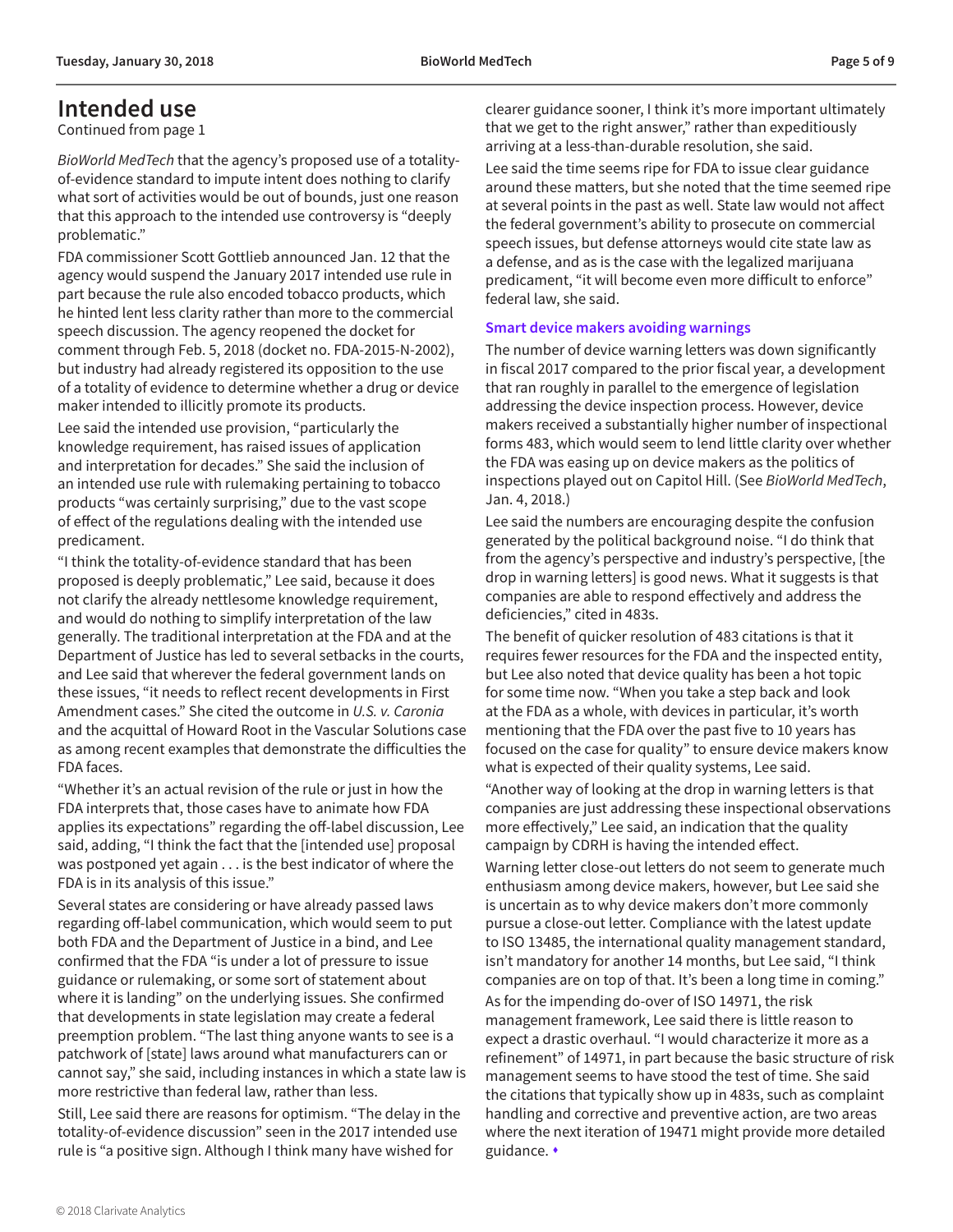### <span id="page-5-0"></span>**Multiwave Innovation**

[Continued from page 1](#page-0-0)

The company wants to shift the lines of ultra-high field imaging in the clinical field.

"This new technology based on the structuring of materials will help improve the diagnosis of neurological diseases with more detailed analysis of the brain's internal structure," Panos Antonakakis, CEO of Multiwave Innovation, the French subsidiary of Swiss firm Multiwave Technologies AG, told *BioWorld MedTech*.

The resolution of images increases when the magnetic field of the MRI increases: 1 mm resolution at 1.5 tesla, 0.5 mm at 3 tesla, 0.2 mm at 7 tesla. However, as the intensity increases, inhomogeneity of the zones becomes greater and results in a loss of visibility in certain areas. Thus, conventional 7-Tesla birdcage MRIs antennas applied to the head experience a loss of contrast characterized by "the appearance of inhomogeneous areas in three anatomical regions of the brain: the cortex and both temporal lobes," Redha Abededdaïm, research lecturer at the Fresnel Institute of the University of Aix-Marseille told *Bioworld MedTech*. Abdeddaimis one of the co-inventors of this new technology for the ultra-high field MRI antenna.

"Our idea was to use metamaterials to optimize the resolution of images by correcting the non-homogeneity of the radio frequency signal and controlling the specific absorption rate," said Tryfon Antonakakis, CEO of Geneva, Switzerlandbased Multiwave Technologies AG – and brother of Panos Antonakakis. Tryfon's research focused on the application of homogenization theories for wave propagation in micro structured media in the field of electromagnetism and Multiwave Technologies uses metamaterial technology applications in health care.

"Metamaterials are engineered materials structured above the molecular scale to offer new functionality to any given material," said Tryfon Antonakakis.

Founded in 2016 in Marseille, Multiwave Innovation signed an exclusive license to commercialize the 7T MRI antenna based on a patent of CEA-Neurospin and the Fresnel Institute. The Fresnel Institute and Multiwave Innovation have entered into a co-development agreement to carry out joint R&D on MRI antenna technologies based on the initial patent of 2016. In less than two years, 15 mathematicians, physicists and engineers of Mutiwave Innnovation have developed 10 proprietary software algorithms for optimization, machine learning and homogenization as well as an engineering database. These software developments accelerate the metamaterial design process of the MRI antenna by several orders of magnitude.

### **A bird cage containing metamaterials**

This new generation RF coil, shaped like a bird cage with a 30 cm diameter and weighing less than 5 kg, is comprised of metamaterials in simple shapes (squares, rectangles, ellipses), which have undergone Multiwave Innovation's software algorithm treatment. Non-magnetic circuits passing through



Ultra-high field MRI antenna for 7 Tesla MRI scanners; Multiwave Innovation SAS

the antenna and connected to an electronic board create the resonance field.

Three months ago, Multiwave Innovation developed its second transmitting antenna prototype based on metamaterial in accordance with clinical MRI standards. The company is conducting physical performance tests on the antennas in Neurospin's research platforms at the Frédéric Joliot Institute for Life in Saclay. These new antennas allow for weighting and balancing of radio frequency fields while reducing the specific energy absorption rate.

"We are going to start clinical trials on a cohort of 10 patients in 2018," said Panos Antonakakis. The company expects to obtain CE marking and FDA approval in 2019 for the early detection of neurological diseases and other conditions in the brain.

### **A niche market of more than \$281M**

Thanks to its technology, Multiwave said it looks forward to competing with other companies that are positioning themselves in the ultra-high field MRI antenna market: Companies from Germany such as Rapid Biomedical Gmbh, MRI Tools Gmbh, MR Coils BV, Nova Medical Inc., Invivo Corp Quality Electrodynamics LLC and Resonance Research Inc. The company said it intends to be one of the prime movers in clinical 7T MRI antennas. Its goal is to sell 10 UHF MRI antennas by 2020 thus capturing 1 percent of the estimated UHF market launched by Siemens Healthineers who has just obtained FDA approval for its Magnetom Terra 7T MRI scanner.

Multiwave Innovation counts more than 20 scientists in its HQ in Marseille and plans to add more as its innovations in the field of MRI antennas continue.

"We're also involved with the M-Cube European program coordinated by Aix-Marseille University in order to develop a UHF MRI antenna suitable for the whole body," said Panos Antonakakis. This project, backed by a European Union four-year study subsidy totaling \$4.8 million, includes 10 partners, eight European universities and two SMEs: Multiwave Innovation and the Dutch company MR Coils. •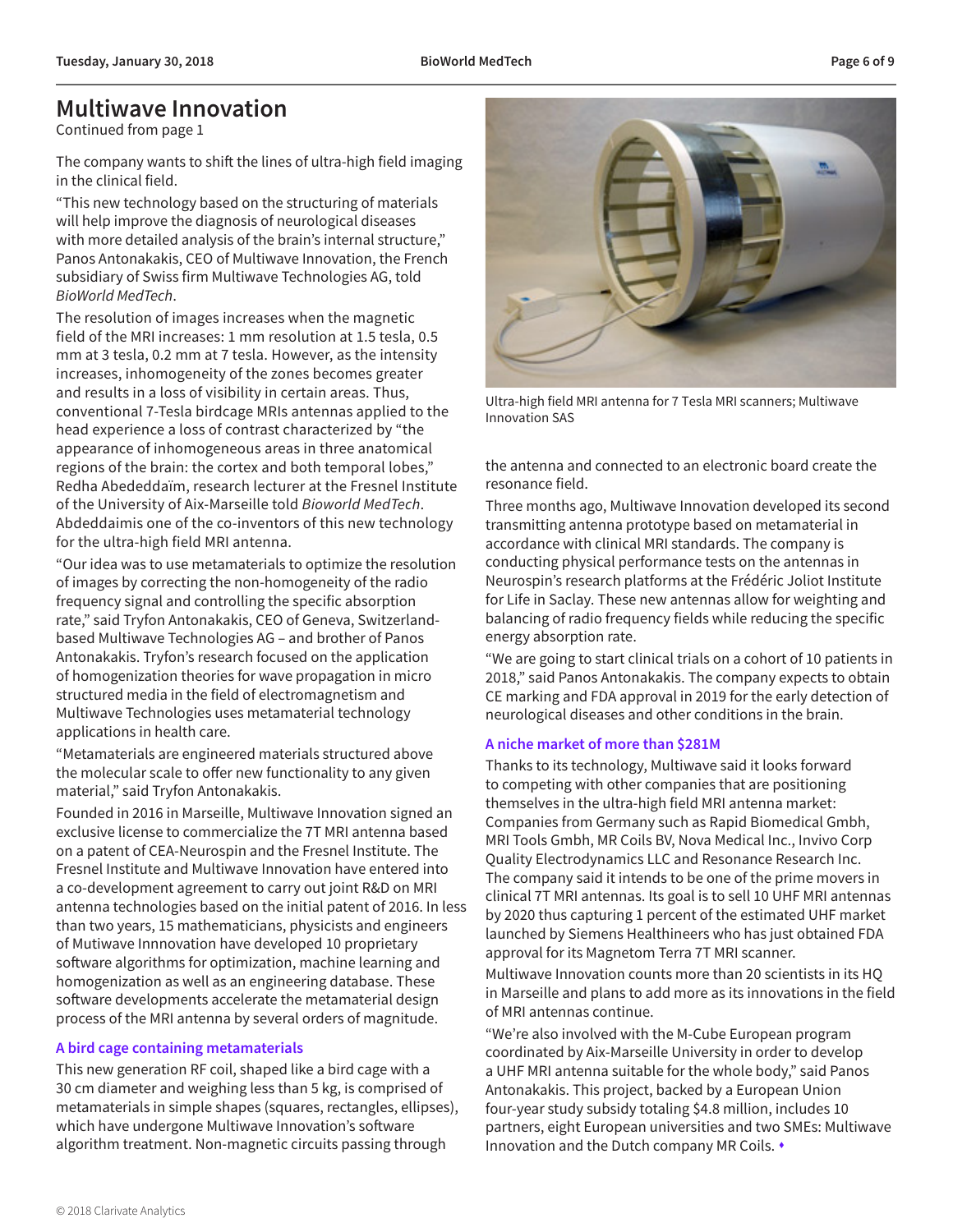### <span id="page-6-0"></span>**EMA**

[Continued from page 1](#page-0-0)

workable," EMA Executive Director Guido Rasi told journalists. "The core business will be run without major disruption."

The agency agreed to this present location having previously rejected another temporary option put forward by the Dutch Ministry of Health, Welfare and Sport and the City of Amsterdam in their winning bid, which was selected on a coin toss last November, following a tie with Milan's offer. (See *BioWorld MedTech*, Nov. 21, 2017.)

Although the EMA will be able to provide accommodation for its 900 staff, it will have to source additional space to handle some of its large volume of meetings. Given its virtual structure – its core staff is complemented by a pool of about 4,500 experts drawn from national drug regulators – it hosts about 36,000 person visits every year.

"It could maybe be better, but it is okay for EMA," conceded Bruno Bruins, the Dutch health care minister during the briefing. "It is a terrific location, with good public transport and a lot of meeting facilities in the neighborhood."

It's just a five-minute train ride from Amsterdam and a 10-minute trip to Schiphol Airport, Amsterdam's highly connected aviation hub.

Using a temporary premises was always part of Amsterdam's plan, as its proposed purpose-built EMA HQ would never have been ready for March 30, 2019, when the U.K. formally exits the European Union. Given the likelihood that the U.K. and the EU will agree to a two-year transition deal up to March 2021 – and given the EMA's long-term lease on its existing building in London – the need for the EMA to up sticks and move to Amsterdam in such a tight time-frame is motivated as much by the political optics around Brexit as by the EMA's mission to evaluate the safety and efficacy of human and animal medicines.

The fact that it will have to move twice, in quick succession, is far from optimal and will inevitably limit the EMA's ability to deliver on projects that are outside its core remit. It has already categorized its various activities in order of their importance. Some projects of lesser importance have already fallen by the wayside and several more will do so during the transition, but any slippage in its turnaround time for marketing authorization applications would quickly draw the ire of the pharmaceutical and med-tech industries and of patients.

An EMA spokeswoman confirmed that its new HQ, the Vivaldi Building, in the newly emerging Zuidan ("South Axis") business district, which is just south of Amsterdam's center and less than 10 minutes from Schiphol airport, will be ready for occupancy in November 2019, two years after the European Council vote.

In the meantime, the EMA has a lot of planning and preparatory work on its hands. As well as ascertaining the intentions of its permanent staff – Rasi said the agency is waiting on detailed information on international schools before it polls its staff on their plans – the EMA is also trying to define the shape of its future relationship with the U.K.'s Medicines and Healthcare products Regulatory Agency (MHRA).

### " *It's a less comfortable solution, but it's workable.*

Guido Rasi EMA executive director

"We are working hard with the U.K. authority to try to figure out all the technical work that has to be done," Rasi said. Whether the MHRA will remain part of the EMA system after Brexit is essentially a political decision that is out of the hands of both agencies, but given MHRA's prominent role in the EMA network, disentangling the two would add further complexity to the EMA's transition to the Netherlands.

At a political level, uncertainties about the direction of the Brexit project abound at present. European Commission officials and senior European leaders – notably Germany's chancellor Angela Merkel – are becoming increasingly public in their irritation at the U.K. government's lack of a clear policy on Brexit, while the divide in the ruling Conservative party between those who favor a clean break with the EU – a "hard Brexit" – and those who wish to maintain deep trading and regulatory links with the bloc – is becoming increasingly fractious.

The U.K.'s prime minister, Theresa May, whose minority administration is propped up by the Democratic Unionist Party of Northern Ireland, is coming under increasing pressure from the Brexit hardliners within her party. Her political authority is already weak, and some commentators predict that a poor showing in local council elections on May 3 could finish her off completely. In that context, it is difficult to predict with any degree of confidence the likely future role of the MHRA in the European system of drug regulation.  $\cdot$ 

#### **Other news to note**

San Diego-based **Illumina Inc.** reported a federal jury in San Francisco ruled in its favor in a patent infringement suit against San Jose, Calif-based **Ariosa Diagnostics Inc.**, now owned by **Roche**, determining that the latter's prior and current Harmony noninvasive prenatal test infringed on U.S. patents 8,318,430 and 7,955,794. Illumina was awarded about \$26.7 million for past damages by a jury. Counterclaims by Ariosa that Illumina breached a supply agreement by bringing the lawsuit were rejected by the jury. Illumina plans to seek injunctive relief for ongoing infringement by Ariosa's continuing sale of its Harmony test. The U.S. patent and trademark office previously upheld the validity of the patents in multiple challenges filed by Ariosa.

**BioWorld MedTech is on Twitter**

Stay connected—find us at: **[twitter.com/bioworldmedtech](http://twitter.com/bioworldmedtech)**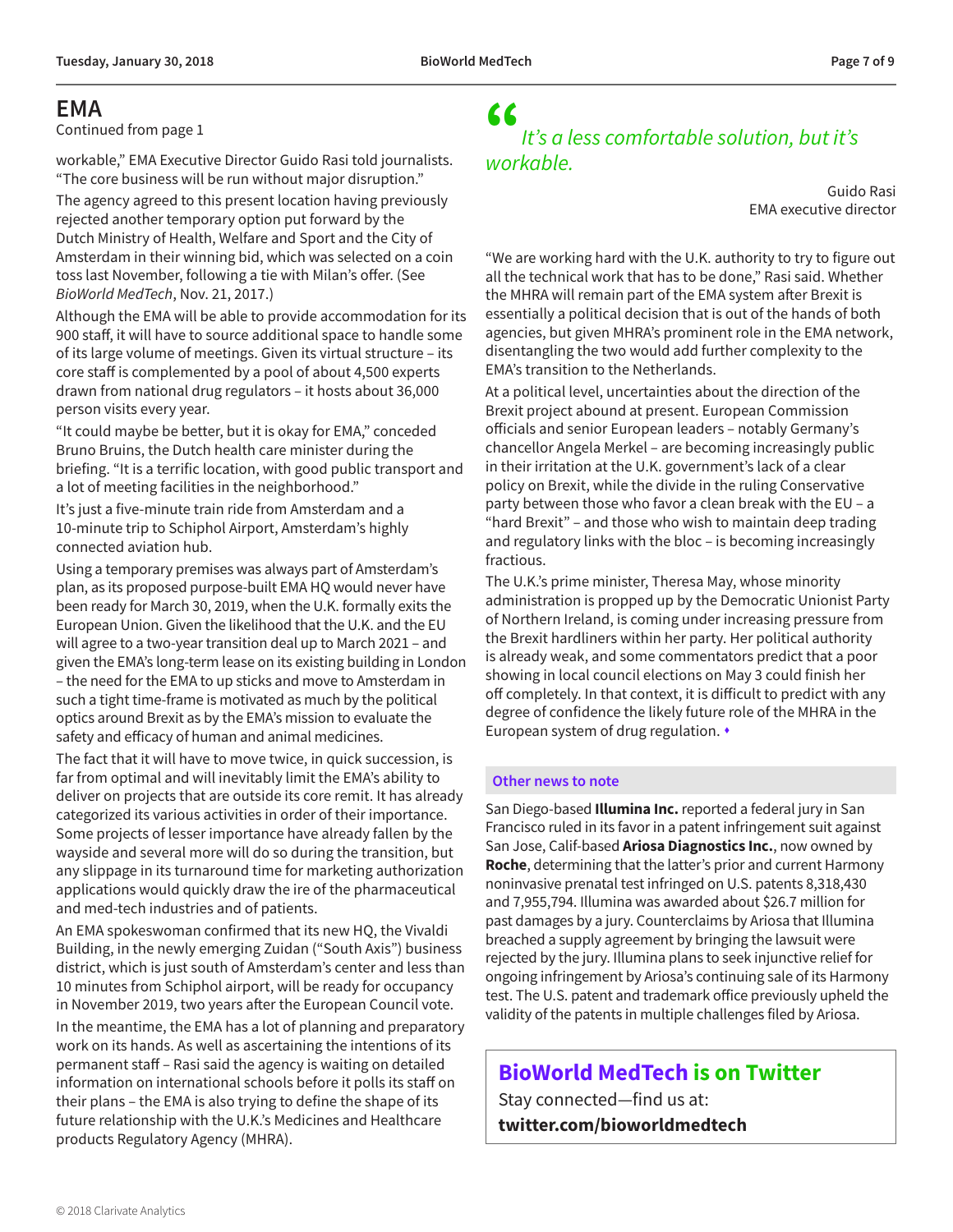### <span id="page-7-0"></span>**Malaria**

[Continued from page 1](#page-0-0)

*falciparum*, infecting more than 200 million people worldwide and killing around 650,000 each year.

Despite considerable success in reducing the prevalence of malaria, its incidence, including in visitors to endemic areas, has continued to increase steadily.

"There is currently no completely effective vaccine for malaria and no single totally reliable approach to prophylaxis," said colead researcher Andrew Owen, a professor in the University of Liverpool's Department of Molecular and Clinical Pharmacology.

"Daily oral administration of antimalarial drugs is currently used for prophylaxis but must be combined with other strategies such as insect repellent, appropriate clothing and using insecticide-treated bed nets," Owen told *BioWorld MedTech*.

The best currently available means of pharmacological malaria prophylaxis are antimalarial tablets. However, healthy people must be strictly compliant with those to achieve effective prophylaxis.

"Although antimalaria drugs exist, they require individuals to take the medication daily," said study co-lead researcher Steve Rannard, a professor in the University of Liverpool's Department of Chemistry.

However, "chronic oral dosing has significant complications arising from the high pill burden of many patients across populations with varying conditions leading to non-adherence with preventative therapies," Rannard told *BioWorld MedTech*.

The objective of the new study was to use nanotechnology to improve existing antimalarial drug delivery in a novel injectable form, which could maintain blood drug concentrations long after a single dose.

Nanotechnology involves manipulating matter on an atomic, molecular and supramolecular scale, for use in the diagnosis, prevention or treatment of disease.

Solid drug nanoparticles (SDNs) are one such nanotechnology that can help enhance drug exposure and improve treatment or prevention of diseases, including HIV and malaria.

The Liverpool team had previously shown SDNs to be effective for oral drug delivery, but this is the first time they have shown benefits for a long-acting injectable (LAI) format. Injected intramuscularly, SDNs establish a drug depot, releasing medicine into the bloodstream over an extended period.

Using that technology, the trans-Atlantic research team developed an LAI version of the daily antimalarial oral atovaquone (Mepron, Glaxosmithkline plc).

Mice injected intramuscularly with the nanomedicine achieved prophylactic blood concentrations and were completely protected from malaria for 28 days, the researchers reported in the Jan. 22, 2018, online edition of *Nature Communications*.

"Mice were injected with the SDN atovaquone formulation, and after 28 days mice were intravenously exposed to *P. berghei*  sporozoites. They were then monitored for 42 days for parasites, and if none were seen, deemed to be protected, while none of the control mice were protected," said Owen.

"*P. berghei* strain Anka is an accepted preclinical model for malaria because mice cannot be infected with *P. falciparum*, which is

" *Our research seeks to remove the need for daily tablets and generate long-acting dosing technologies that may be able to provide therapeutic drug concentrations for months after a single administration.*

> Steve Rannard University of Liverpool

restricted to great apes and humans," he explained. "Current oral medicines containing atovaquone are active against *P. falciparum* and *P. vivax* malaria, although possibly only primary infection by the latter. However, since our nanotechnology does not alter the drug's chemistry, one would expect efficacy against these strains to depend upon achievable blood concentrations after administration," said Owen.

"This is the first demonstration of LAI delivery using SDNs created using our proprietary approach of emulsion-templated freezedrying" (ETFD), he said.

Owen pointed out that while LAI formulations have been developed for indications such as contraception, schizophrenia and HIV, "we believe ETFD has a number of explicit benefits, including compatibility with preferred agents, scalability and cost."

Since mice eliminate atovaquone more rapidly than do humans, a longer duration of protection might be expected in people. "Although our formulations achieved 28 days protection in mice, the half-life in humans is eight times slower than in mice, so the protection will almost certainly be longer than 28 days," said Owen.

"Our research seeks to remove the need for daily tablets and generate long-acting dosing technologies that may be able to provide therapeutic drug concentrations for months after a single administration," said Rannard.

"This would provide a clinically relevant intervention that could readily impact large numbers of people and significantly prevent transmission of malaria," he added.

"This ability to protect from malaria infection may provide an additional tool in the arsenal used to combat malaria in nonimmune travelers and residents of endemic areas," noted Owen.

"Since atovaquone is already licensed for use in humans and the nanomedicine contains excipients to stabilize the formulations that are already used in other medicines, it could enter clinical trials within a very short timescale," he predicted. "As an academic group, our main barrier is funding to take the formulation forward, but our trans-Atlantic collaboration has the expertise to scale the formulations and conduct clinical trials, which with sufficient resources could begin within 18 to 34 months."

Owen noted that while studies have shown that atovaquone alone is an effective prophylaxis against malaria, drug combinations are required in patients already infected with the parasite, most commonly atovaquone plus proguanil.

However, "proguanil doesn't lend itself well to this nanotechnology so we may need to be creative," he said. "If other drugs can be manufactured in this way, there is also potential for a long-acting combination therapy for malaria." $\cdot$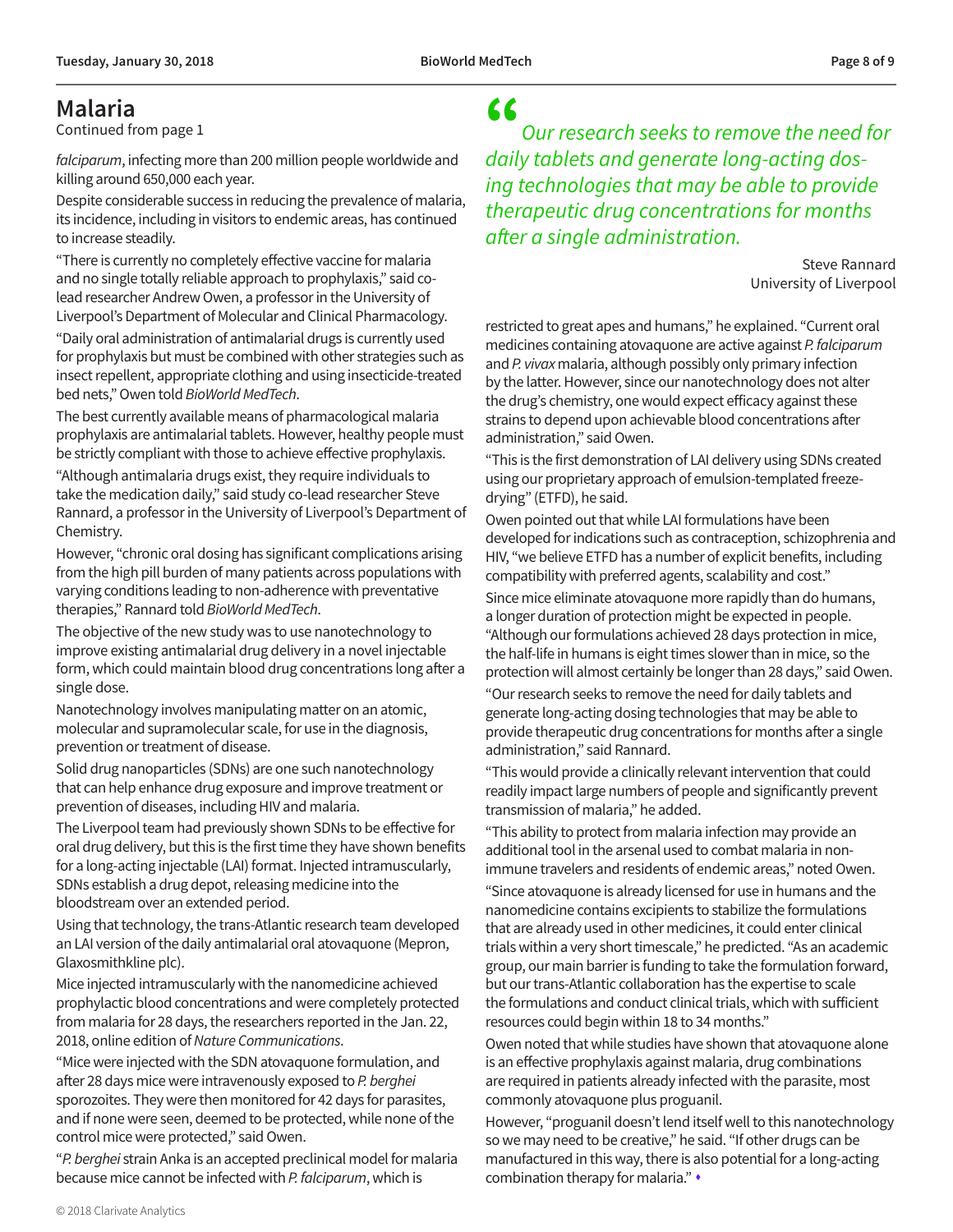#### <span id="page-8-0"></span>**Product briefs**

**Accuray Inc.**, of Sunnyvale, Calif., reported that data from a study of 138 patients with trigeminal neuralgia showed stereotactic radiosurgery (SRS) delivered with the Cyberknife system resulted in rapid and long-lasting pain relief, with minimal side effects. The study, titled "Image-guided robotic radiosurgery for trigeminal neuralgia," was published in the December 2017 issue of the peer-reviewed journal *Neurosurgery* and provides robust clinical data supporting the efficacy and safety of the system for TN patients.

**Bellerophon Therapeutics Inc.**, of Warren, N.J., said enrollment in its phase III Inovation-1 study evaluating Inopulse in patients with pulmonary arterial hypertension now exceeds 100 patients, representing more than half of the anticipated enrollment. As previously agreed with the U.S. FDA, an interim analysis of this trial will be performed by the data monitoring committee when half of the subjects complete the 16-week blinded treatment phase. The interim analysis will determine if the study should be stopped early for efficacy or futility, continued as planned, or if the trial size should be increased. Bellerophon anticipates the readout of the interim analysis in mid-2018, and the availability of top-line data from the full study toward the end of 2018. The Inopulse delivery system delivers pulsatile inhaled nitric oxide, allowing for use in a portable chronic setting.

Valencia, Calif.-based **Bioness Inc.** received a medical device license from Health Canada for its Stimrouter neuromodulation system for the treatment of chronic peripheral nerve pain (excluding the cranial facial region). The Canadian medical device license provides approval to commercialize Stimrouter and begin sales throughout Canada.

**Medtronic plc**, of Dublin, reported the initiation of its investigational device exemption (IDE) study for the Abre venous self-expanding stent system. The Abre IDE study will evaluate the safety and effectiveness of the Abre stent in subjects with iliofemoral venous outflow obstruction. The first procedure was performed in December of 2017 at Sanger Heart & Vascular Institute in Charlotte, N.C. The multicenter, single arm study intends to enroll 200 subjects with deep venous disease from up to 35 sites throughout the U.S. and Europe. The primary efficacy endpoint will evaluate patency at 12 months, which is defined by freedom from occlusion and freedom from clinically driven target lesion revascularization. The primary safety endpoint will evaluate the incidence of composite major adverse events at 30 days following stenting of an obstruction in the iliofemoral venous segment. Data from the study will be used to support the Abre stent U.S. premarket approval application for the treatment of symptomatic iliofemoral venous outflow obstruction in patients with venous occlusive disease.

**Medymatch Technology Ltd.**, of Tel Aviv, Israel, was granted expedited access pathway designation by the U.S. FDA for intracranial hemorrhage detection (ICH). This software medical device, based on deep learning technologies, automatically analyzes non-contrast head CT images. It is designed to alert the treating physician when ICH is detected.

### **Financings**

Nottingham, U.K.-based **Oncimmune Holdings plc**, an early cancer detection company and developer of Earlycdt liquid biopsy platform technology, entered into a license agreement and completed £7 million (US\$9.85 million) equity subscription with Genostics Company Ltd. This is the first tranche of a total £10 million (US\$14.07 million) equity investment in Oncimmune, which was agreed as part of a license, distribution, manufacturing and future development agreement for all products related to the platform for patients in China. Genostics will invest £10 million (US\$14.07 million) in Oncimmune by way of subscription for 6,410,256 new ordinary shares at a price of £1.56 (US\$2.20) per ordinary share, a 49 percent premium to the share price of 105p (US\$1.48) at market close on Dec. 29, 2017. The second tranche of £3 million (US\$4.22 million) will be paid by March 30. An application has been made for the 4,487,179 ordinary shares under this first subscription to be admitted to trading on admission, expected Feb. 2. Under the terms of the license, Oncimmune will receive a royalty of 8 percent to 12.5 percent on the gross revenue subject to aggregate minimum royalty payments over the first six years post market entry of £15.7 million (US\$22.10 million) and £5 million (US\$7.04 million) per year thereafter. Genostics will sell Earlycdt-Lung within 36 months of the date of the agreement, subject to CFDA approval. Genetech, of Shanghai, a subsidiary of GGH, will be responsible for the manufacturing, marketing and distribution of the platform. The agreement may also lead the two firms to discuss a possible move to production in China and investment in R&D for additional cancer detection tests. A representative from Genostics will be appointed to Oncimmune's board.

### BioWorld MedTech **Perspectives**

**Perspectives** is the official *BioWorld MedTech* blog for news, analysis, debates and commentary related to the medical device and diagnostics field.

Visit<http://mdd.blogs.medicaldevicedaily.com> to read or subscribe for free.